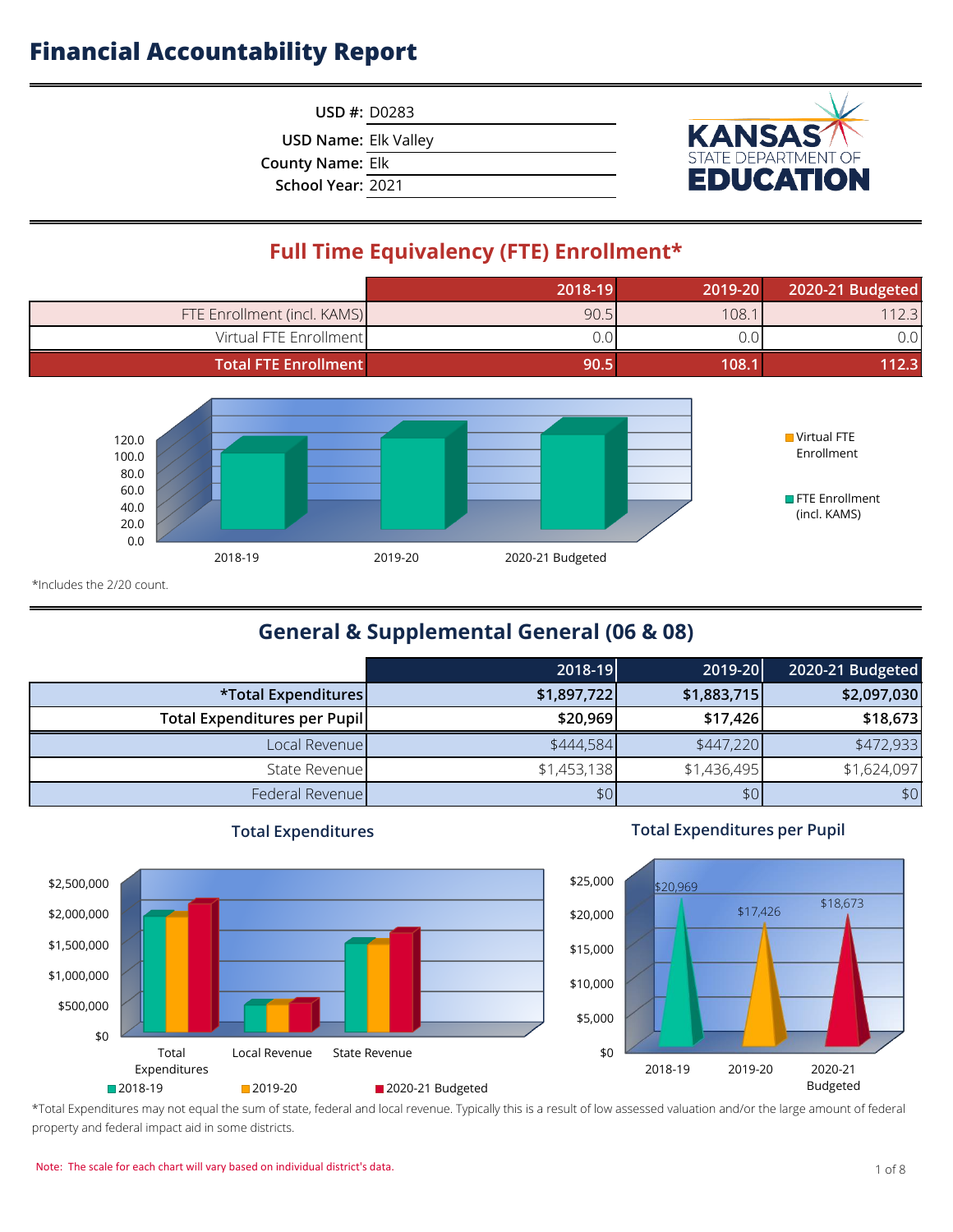

**USD #:** D0283

**USD Name:** Elk Valley

**County Name:** Elk

**School Year:** 2021

## **Capital Outlay (16)**

|                                     | 2018-19          | 2019-20   | 2020-21 Budgeted |
|-------------------------------------|------------------|-----------|------------------|
| *Total Expenditures                 | \$13,528         | \$149,181 | \$334,435        |
| <b>Total Expenditures per Pupil</b> | \$149            | \$1,380   | \$2,978          |
| Local Revenue                       | \$13,528         | \$149,181 | \$334,435        |
| State Revenue                       | \$0              | \$0       | \$0              |
| Federal Revenue                     | \$0 <sub>1</sub> | \$0       | \$0              |



### **Total Expenditures per Pupil**



## **Bond & Interest (62 & 63)**

|                              | 2018-19   | 2019-20   | 2020-21 Budgeted |
|------------------------------|-----------|-----------|------------------|
| *Total Expenditures          | \$134,875 | \$131,625 | \$24,827         |
| Total Expenditures per Pupil | \$1,490   | \$1,218   | \$221            |
| Local Revenue                | \$134,875 | \$131,625 | \$24,827         |
| State Revenue                | \$0       | \$0       | \$0              |
| Federal Revenue              | \$0       | \$0       | \$0              |



**Total Expenditures**

### **Total Expenditures per Pupil**



\*Total Expenditures may not equal the sum of state, federal and local revenue. Typically this is a result of low assessed valuation and/or the large amount of federal property and federal impact aid in some districts.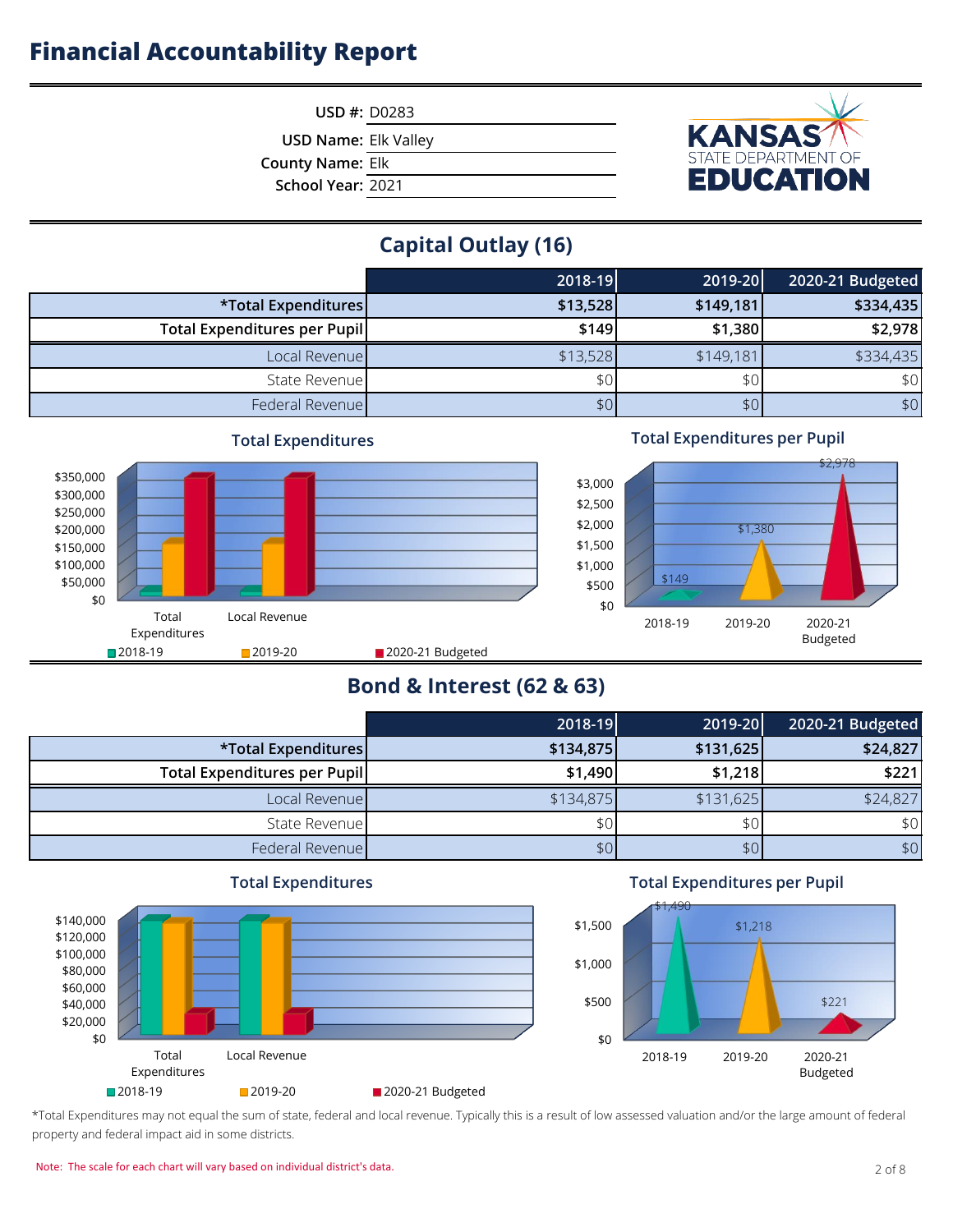

**USD Name:** Elk Valley

**County Name:** Elk

**School Year:** 2021



## **All Other Funds**

|                              | 2018-19   | 2019-20   | 2020-21 Budgeted |
|------------------------------|-----------|-----------|------------------|
| *Total Expenditures          | \$230,853 | \$375,114 | \$544,886        |
| Total Expenditures per Pupil | \$2,551   | \$3,470   | \$4,852          |
| Local Revenue                | \$34,051  | \$38,547  | \$225,523        |
| State Revenue                | \$57,356  | \$118,799 | \$127,977        |
| Federal Revenue              | \$139,446 | \$217,768 | \$191,386        |



### **Total Expenditures per Pupil**



## **Total of All Funds**

|                              | 2018-19     | 2019-20     | 2020-21 Budgeted |
|------------------------------|-------------|-------------|------------------|
| *Total Expenditures          | \$2,276,978 | \$2,539,635 | \$3,001,178      |
| Total Expenditures per Pupil | \$25,160    | \$23,493    | \$26,725         |
| Local Revenue                | \$627,038   | \$766,573   | \$1,057,718      |
| State Revenue                | \$1,510,494 | \$1,555,294 | \$1,752,074      |
| Federal Revenue              | \$139,446   | \$217,768   | \$191,386        |



### **Total Expenditures per Pupil**



\*Total Expenditures may not equal the sum of state, federal and local revenue. Typically this is a result of low assessed valuation and/or the large amount of federal property and federal impact aid in some districts.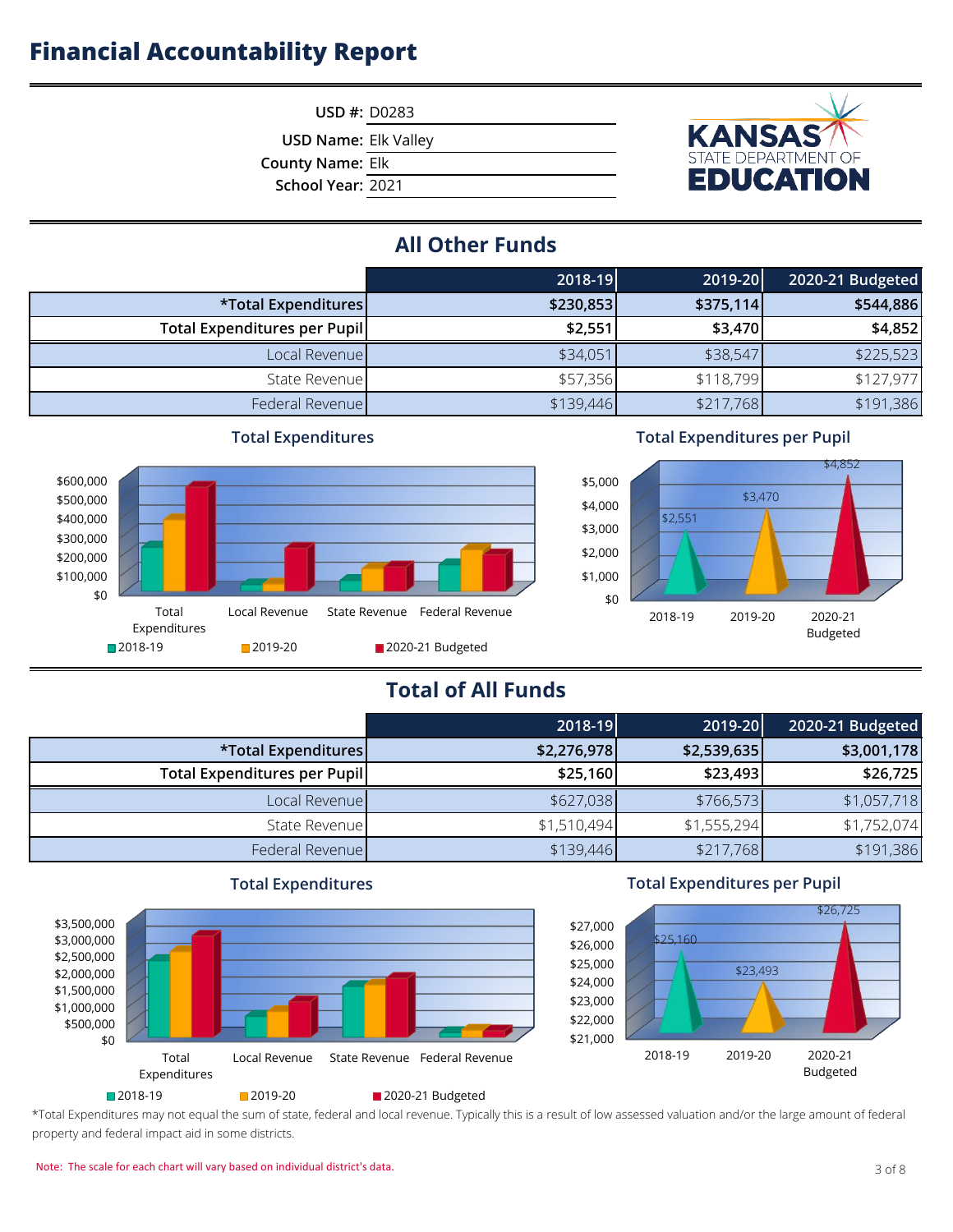**USD #:** D0283

**USD Name:** Elk Valley

**County Name:** Elk

**School Year:** 2021



## **State Aid**

|                                                | 2018-19   | 2019-20   | 2020-21 Budgeted |
|------------------------------------------------|-----------|-----------|------------------|
| <b>Base State Aid</b>                          | \$456,068 | \$448,036 | \$491,624        |
| High Enrollment State Aid                      | \$0       | \$0       | \$0              |
| Low Enrollment State Aid                       | \$455,651 | \$455,134 | \$488,883        |
| School Facilities State Aid                    | \$0       | \$0       | \$0              |
| Transportation State Aid                       | \$60,393  | \$60,330  | \$60,311         |
| K-12 At-Risk State Aid                         | \$139,111 | \$145,944 | \$157,174        |
| Preschool-Aged At-Risk (4 Year Olds) State Aid | \$6,248   | \$2,218   | \$0              |
| High Density At-Risk State Aid                 | \$29,988  | \$31,939  | \$34,268         |
| Career & Technical Education (CTE) State Aid   | \$16,244  | \$21,736  | \$22,388         |
| Special Education State Aid                    | \$269,162 | \$268,955 | \$329,439        |
| <b>Bilingual State Aid</b>                     | \$0       | \$0       | \$0              |
| Ancillary State Aid                            | \$0       | \$0       | \$0              |
| Cost of Living State Aid                       | \$0       | \$0       | $$0$$            |
| Virtual State Aid                              | \$0       | \$0       | \$0              |



### **All Other State Aid**

#### Note: The scale for each chart will vary based on individual district's data. 4 of 8 and 2 and 3 and 4 of 8 lates are set on individual district's data.

\$448,036

**BASE State Aid**

\$456,068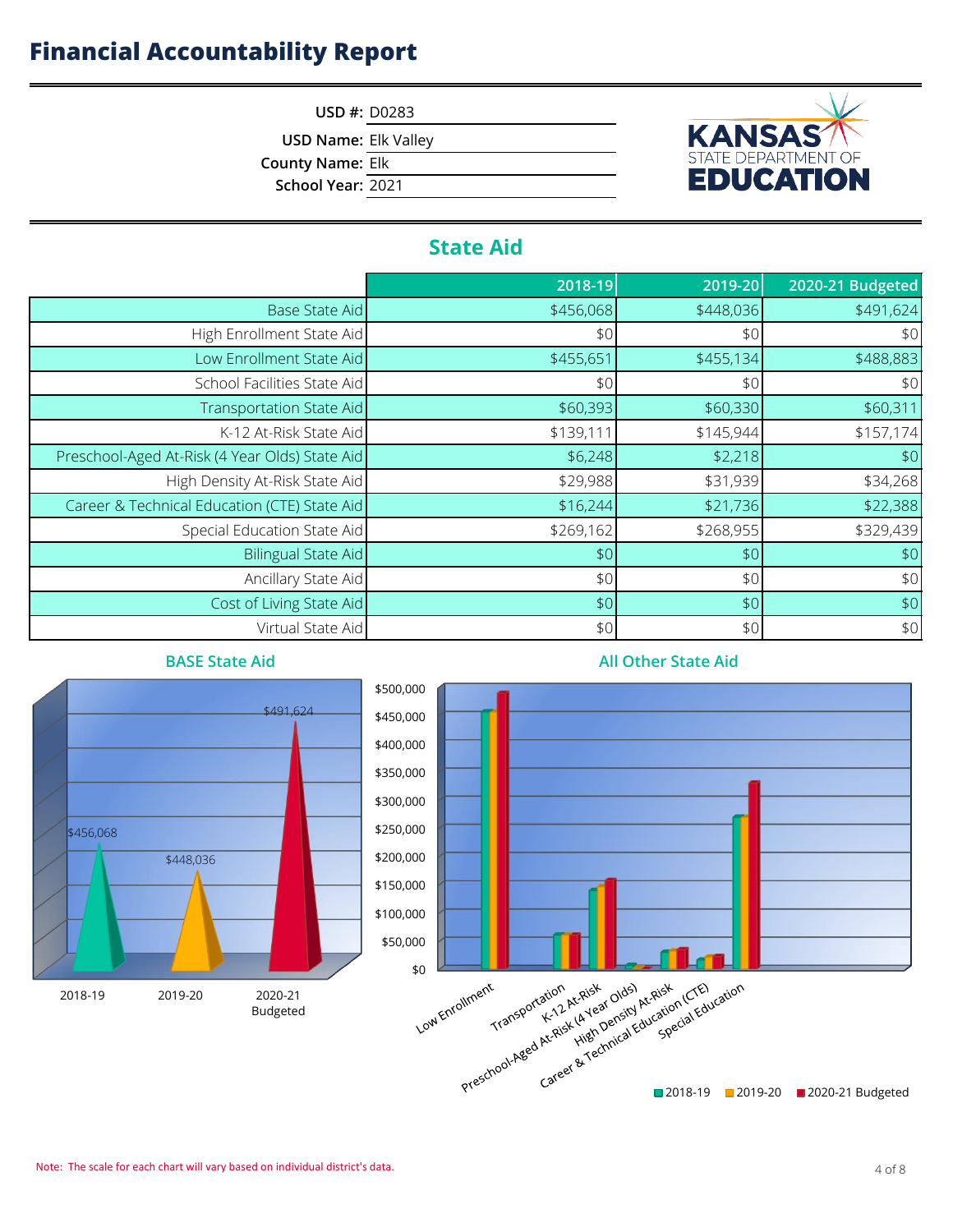**USD #:** D0283

**USD Name:** Elk Valley

**County Name:** Elk

**School Year:** 2021



## **Total Expenditures of Selected Funds**

|                                             | 2018-19   | 2019-20   | 2020-21 Budgeted |
|---------------------------------------------|-----------|-----------|------------------|
| At-Risk (K-12) - 13                         | \$203,765 | \$195,973 | \$210,000        |
| Preschool-Aged At-Risk (4 Year Olds) - 11   | \$19,190  | \$19,190  | \$19,190         |
| Bilingual Education - 14                    | \$0       | \$0       | \$0              |
| Career & Postsecondary Education (CTE) - 34 | \$92,794  | \$124,100 | \$140,000        |
| Special Education - 30                      | \$402,883 | \$451,078 | \$645,164        |
| Virtual Education - 15                      | \$0       | \$0       | \$0              |
| KPERS Special Retirement Contribution - 51  | \$54,005  | \$114,937 | \$124,304        |

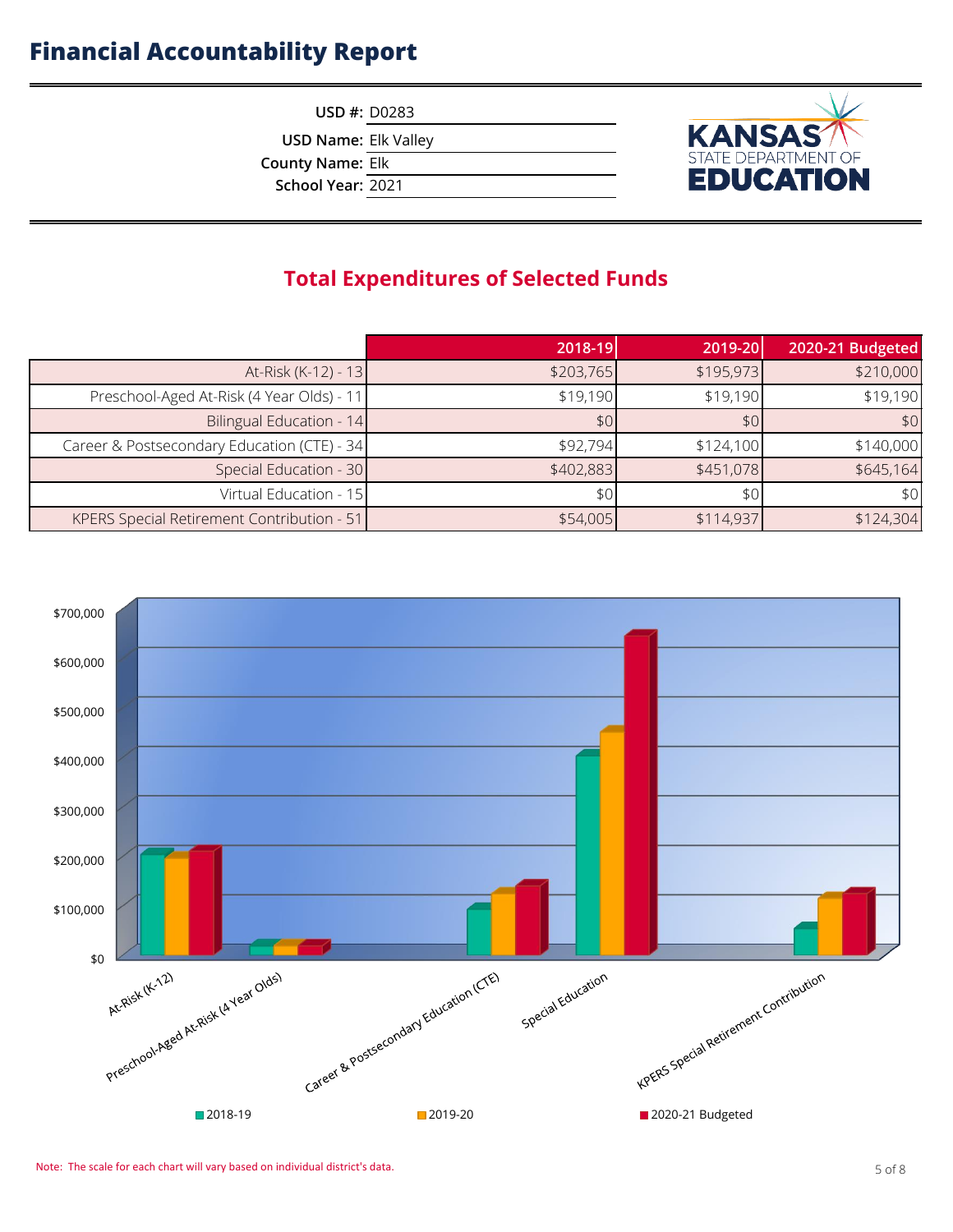**KANSAS** 

**USD #:** D0283

**USD Name:** Elk Valley

**County Name:** Elk

**School Year:** 2021

## **Supplemental General (08) Transfers**

|                                             | 2018-19   | 2019-20   | 2020-21 Budgeted |
|---------------------------------------------|-----------|-----------|------------------|
| Adult Education - 10                        | \$0       | \$0       | \$0              |
| Adult Supplemental Education - 12           | \$0       | \$0       | \$0              |
| Bilingual Education - 14                    | \$0       | \$0       | \$0              |
| Virtual Education - 15                      | \$0       | \$0       | \$0              |
| Driver Training - 18                        | \$561     | \$1,954   | \$2,000          |
| Extraordinary School Program - 22           | \$0       | \$0       | \$0              |
| Food Service - 24                           | \$38,289  | \$32,987  | \$39,084         |
| Professional Development - 26               | \$23,295  | \$32,715  | \$11,584         |
| Parent Education Program - 28               | \$0       | \$0       | \$0              |
| Summer School - 29                          | \$0       | \$0       | \$0              |
| Special Education - 30                      | \$133,721 | \$95,334  | \$128,225        |
| Career & Postsecondary Education (CTE) - 34 | \$92,794  | \$124,100 | \$95,000         |
| Special Reserve Fund - 47                   | \$0       | \$0       | \$0              |
| Special Liability Expense Fund - 42         | \$0       | \$0       | \$0              |
| Textbook & Student Material Revolving - 55  | \$0       | \$0       | $$0$$            |
| Preschool-Aged At-Risk (4 Year Olds) - 11   | \$0       | \$0       | \$0              |
| At-Risk (K-12) - 13                         | \$53,000  | \$50,000  | \$75,000         |

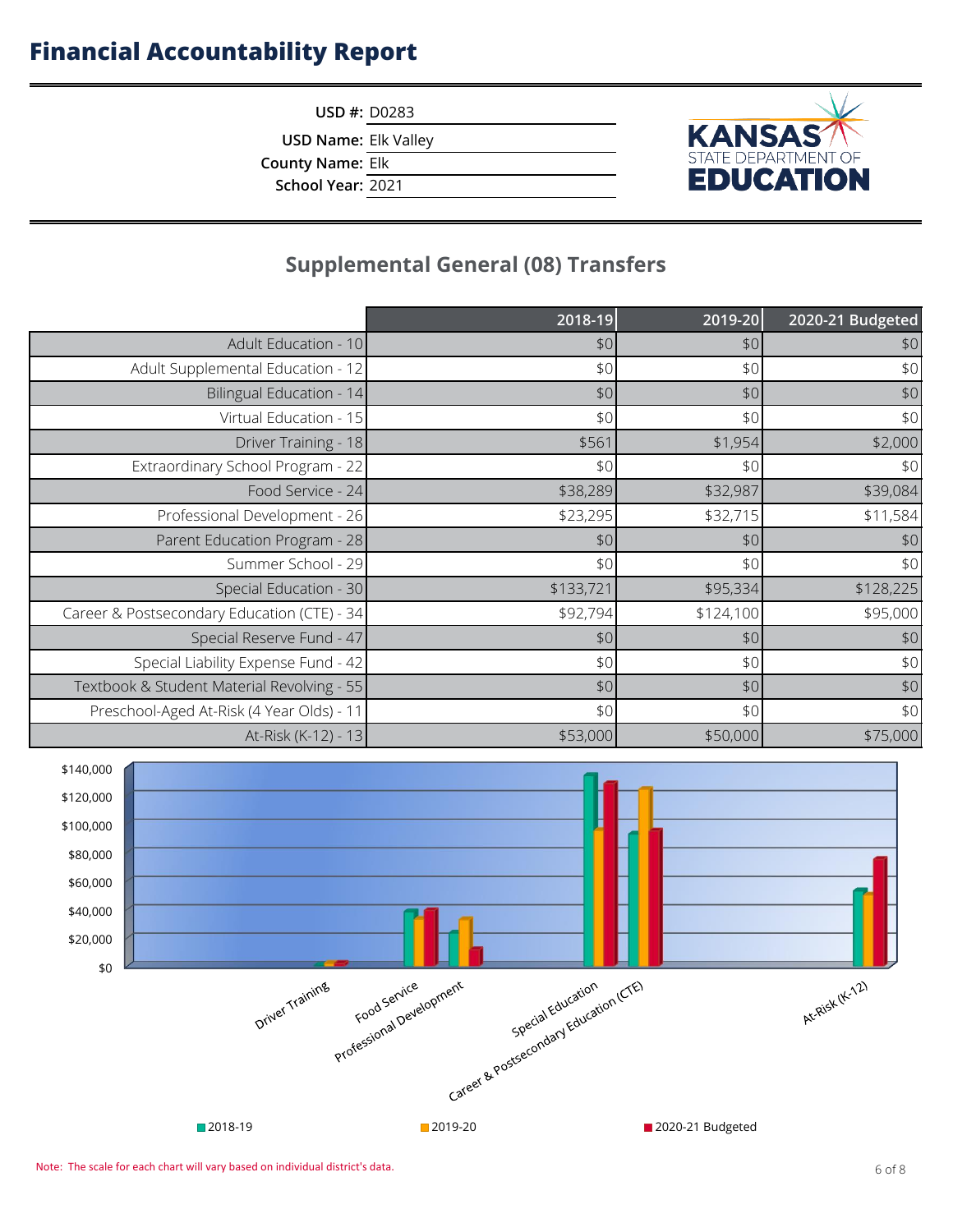**USD #:** D0283

**USD Name:** Elk Valley

**County Name:** Elk

**School Year:** 2021



## **Article 6, Section 6 Constitutional Challenge**



## **General Obligation Bonded Indebtedness**